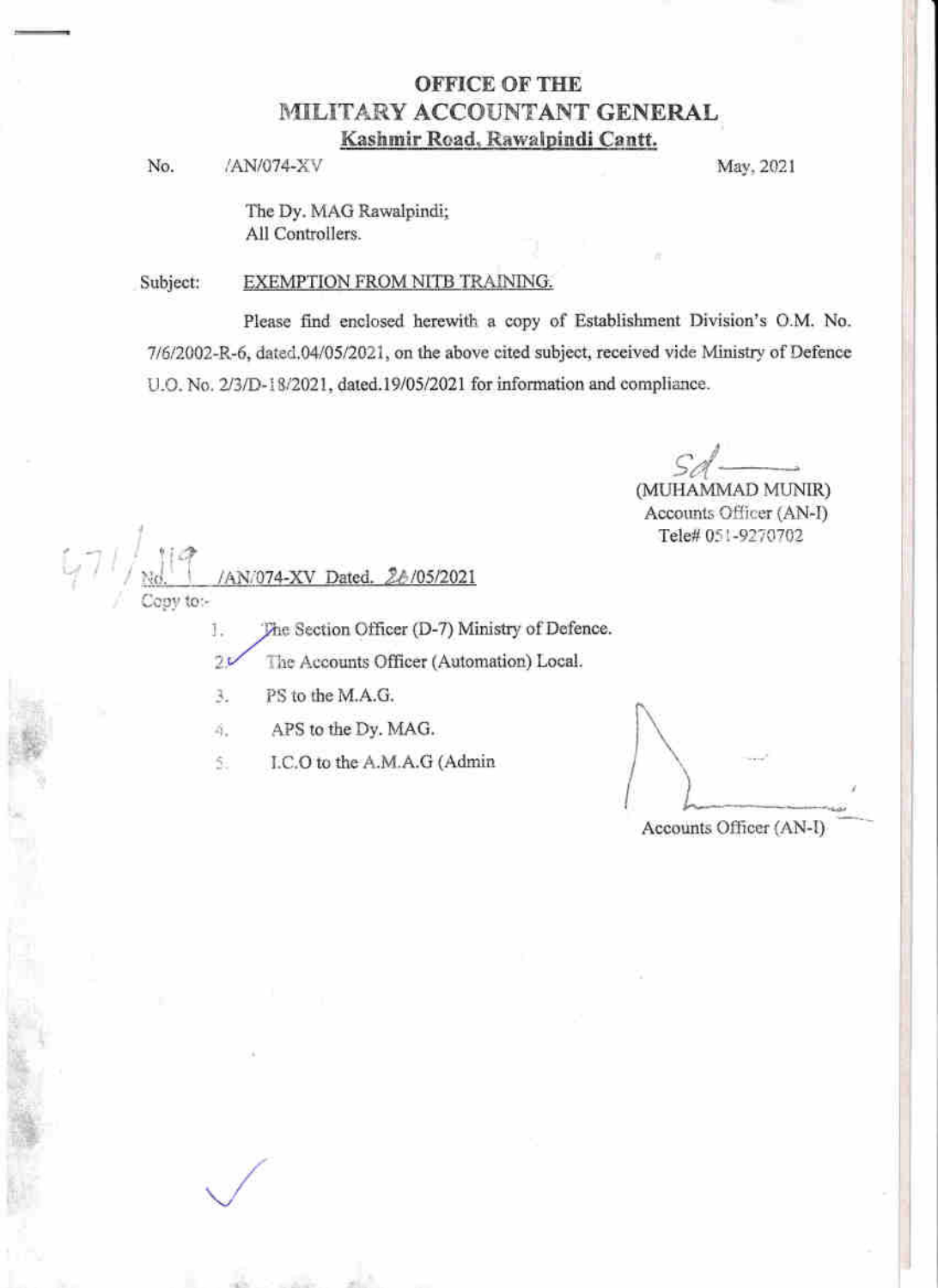$M<sub>1</sub>$ 





# Subject: - EXEMPTION FROM NITB TRAINING

Kindly find enclosed copy of Establishment Division's O.M. No.7/6/2002-R-6 dated 4<sup>th</sup> May, 2021, on the above cited subject for information and compliance.

(Hand

MAG, Pakistan Military Accounts Deptt, Rawalpindi Surveyor General, Survey of Pakistan, Rawalpindi DG, Military Lands & Cantonments, Rawalpindi DG, Pakistan Armed Services Board, Rawalpindi DG, Pakistan Maritime Security Agency, Karachi DG, FGEIs (C/G) Directorate, Rawalpindi Dte Gen, ISI, Islamabad Director (Admin) JSHQ, Chaklala, Rawalpindl SD Dte (SD-1), GHQ, Rawalpindi Director (Admin) AHQ, Islamabad Director (Admin), NHO, Islamabad

Min of Def.u.o. No. 2/3/D-18/2021 dated 19th May, 2021

Copy for information / follow up action to: -

Snr JS-V  $1S-I$  $JS-II$ JS-IV  $JS-VII$ DS (Army-C) APS to JS-III

Copy for information, w.r.t. their O.M. quoted above to:-

Establishment Division, (Tahir Jamil Ahmed) Deputy Secretary (R-II) Islamabad.

a value cre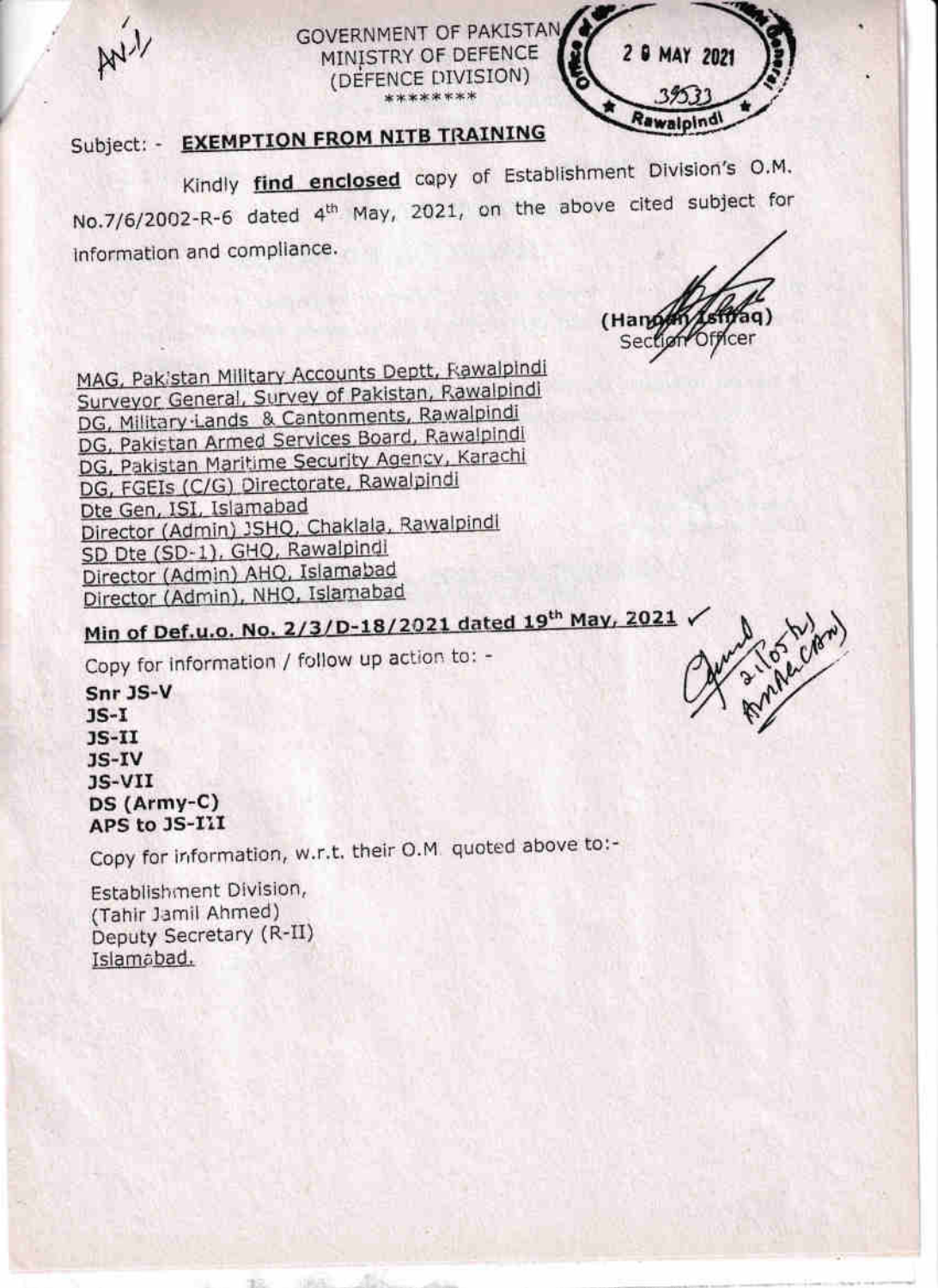# Secretary

## **GOVERNMENT OF PAKISTAN CABINET SECRETARIAT ESTABLISHMENT DIVISION** \*\*\*\*\*\*

No. 7/6/2002-R-6

Islamabad, the 04<sup>th</sup> May, 2021

# **OFFICE MEMORANDUM**

Jζ

#### **EXEMPTION FROM NITB TRAINING.** Subject: -

So  $0 - 1$ <sup>3</sup><br>The undersigned is directed to enclose herewith a copy of Establishment Division's Notification bearing No. S.R.O. 1455(I)/2020 dated 29.12.2020 on the subject noted above.

 $\overline{2}$ . Ministries/Divisions are requested to circulate the notification amongst all concerned departments under their administrative control for information and compliance.

(Tahir Jamil Ahmed)

Deputy Secretary (R-II)

# ALL SECRETARIES/ADDITIONAL SECRETARIES INCHARGE MINISTRIES/DIVISIONS, ISLAMABAD/RAWALPINDI.

A<sub>S</sub>

circulate  $o)$ ,,,